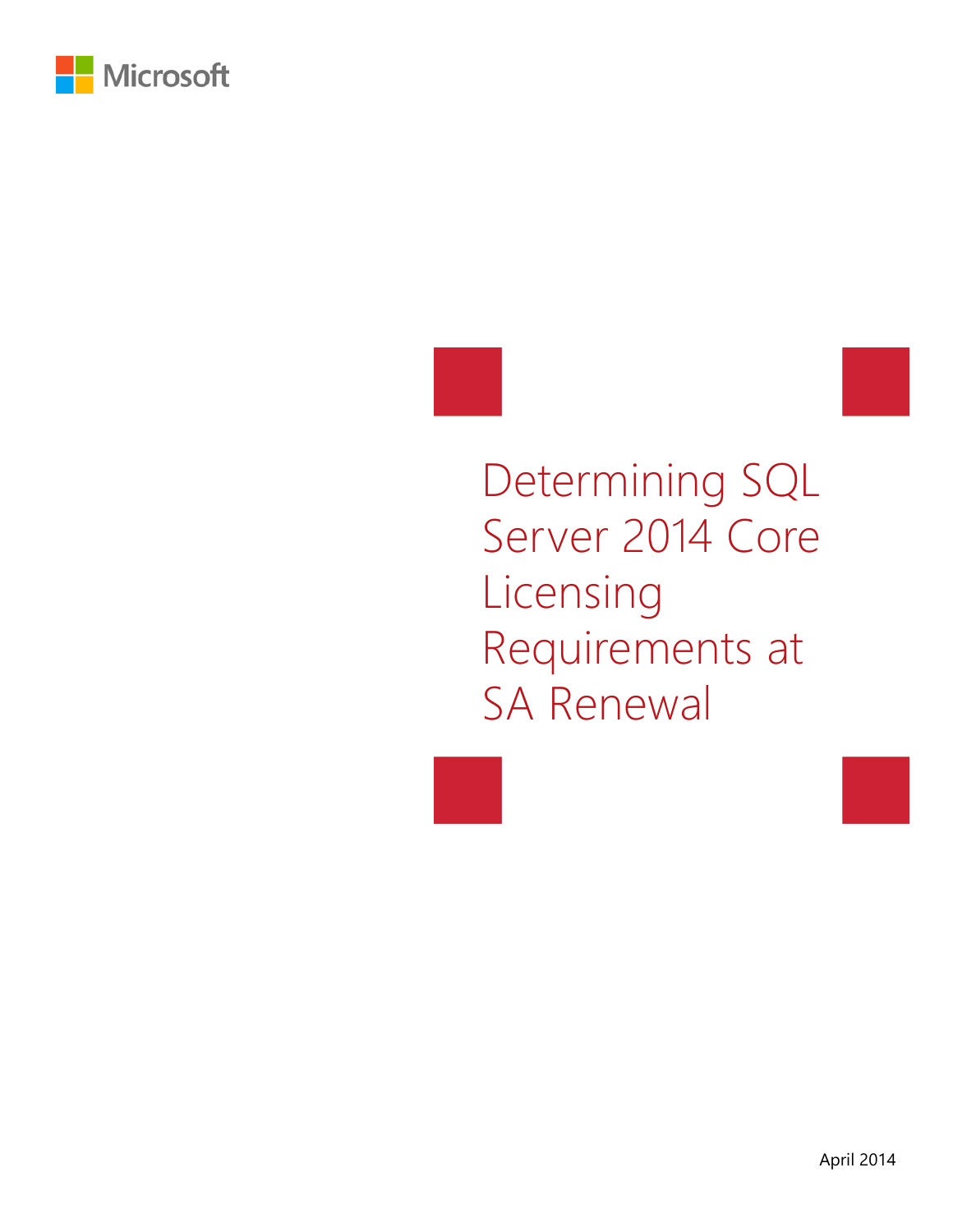## Contents

- 2 Overview
- 2 How to Create a SQL Server 2014 Transition Report
- 4 Step 1: Be Ready with Machine Properties and Inventory
- 4 Step 2: Assign Processor Licenses
- 6 Step 3: Assign the Core Factor
- 7 Step 4: Calculate the Core Licenses Needed for Each Machine
- 8 Step 5: Determine the Total Core License Requirement
- 9 At the time of Renewal
- 10 Appendix: Microsoft Assessment and Planning (MAP) Toolkit
- 10 Discover SQL Server installations
- 10 Install the MAP Toolkit
- 11 Set Up the SQL Server Scan
- 11 Generate MAP Reports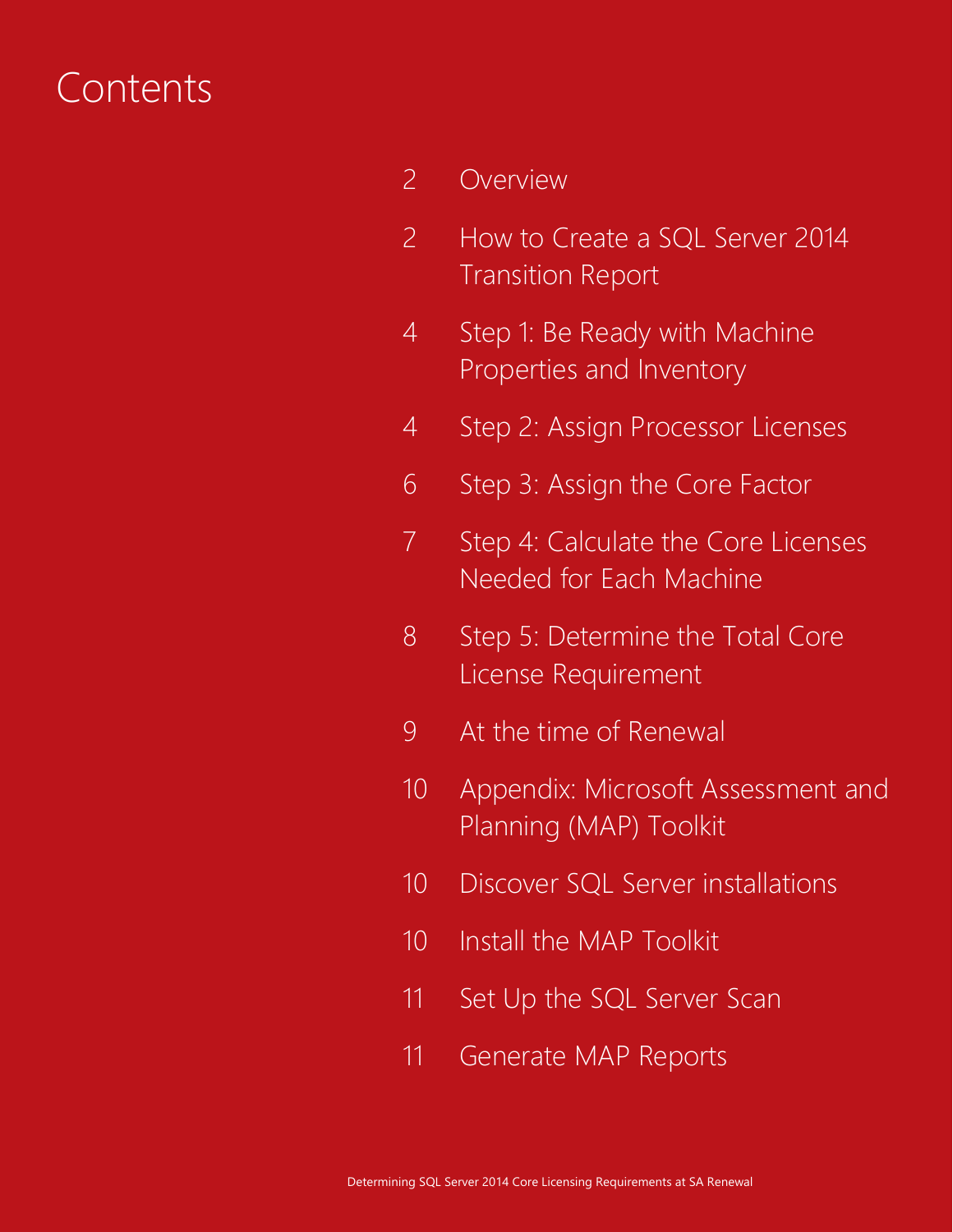- 12 SQL Server 2014 Transition Report: Isolate Inventory
- 14 SQL Server 2014 Transition Report: Review Inventory
- 14 SQL Server 2014 Transition Report: Add Virtual Machine (VM) Hosts
- 15 SQL Server 2014 Transition Report: Assigned and Calculated values
- 16 Links and References

© 2014 Microsoft Corporation. All rights reserved.

This document is for informational purposes only. MICROSOFT MAKES NO WARRANTIES, EXPRESS OR IMPLIED, IN THIS SUMMARY.

Microsoft provides this material solely for informational and marketing purposes. Customers should refer to their agreements for a full understanding of their rights and obligations under Microsoft's Volume Licensing programs. Microsoft software is licensed not sold. The value and benefit gained through use of Microsoft software and services may vary by customer. Customers with questions about differences between this material and the agreements should contact their reseller or Microsoft account manager. Microsoft does not set final prices or payment terms for licenses acquired through resellers. Final prices and payment terms are determined by agreement between the customer and its reseller. Eligibility for Software Assurance benefits varies by offering and region and is subject to change. The Terms and Conditions of your Volume License Agreement and the Terms and Conditions under which any specific Software Assurance benefits are offered will take precedence in the case of any conflict with the information provided here. For eligibility criteria and current benefit program rules, see the Microsoft Product List.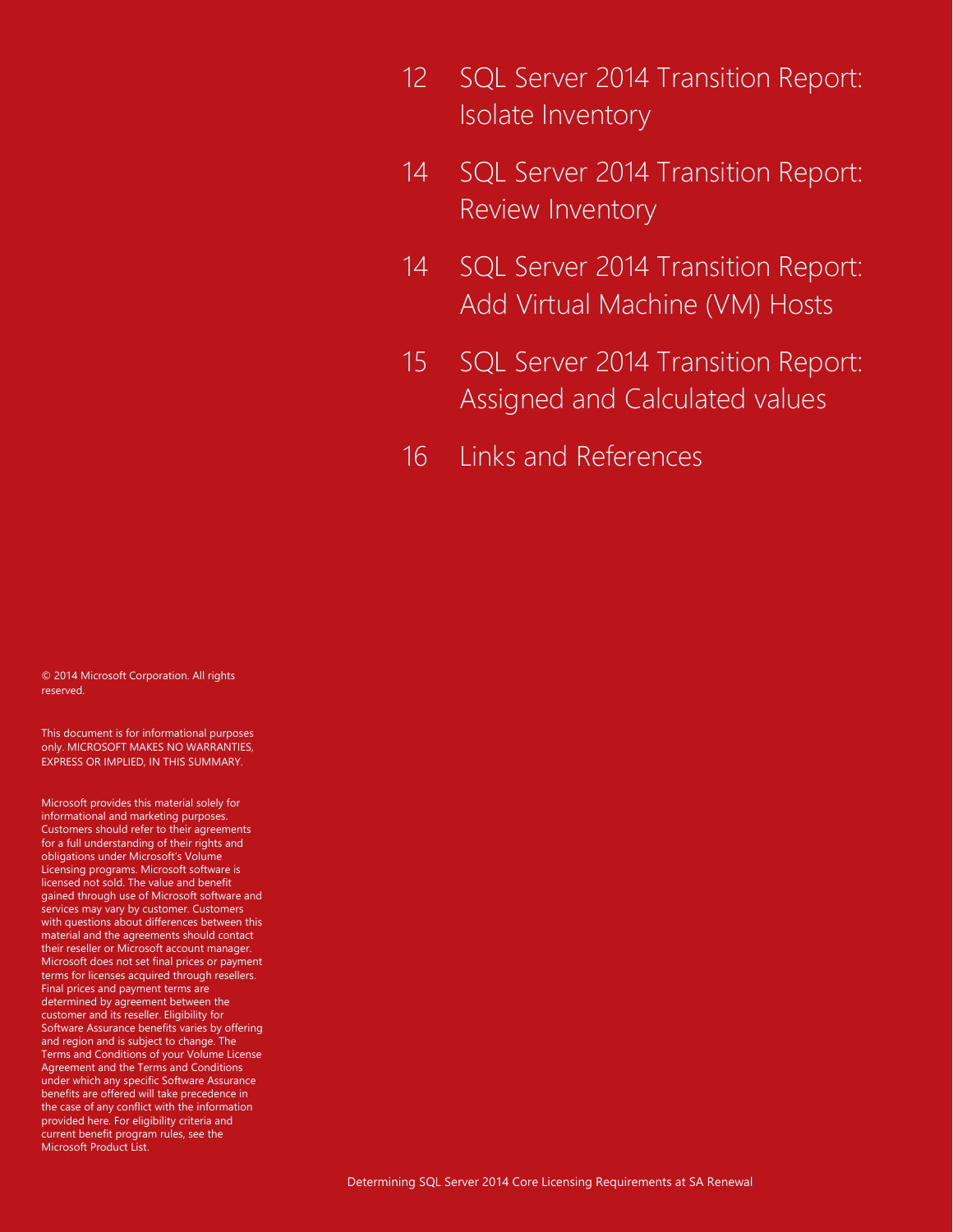#### **About this Document**

This document does not supersede or replace any of the legal documentation covering SQL Server 2014 use rights. Specific product license terms are defined in the product Software License Terms or—in the case of Microsoft Volume Licensing—in the Microsoft Volume Licensing agreement under which the software was acquired and/or the Microsoft Volume Licensing Product Use Rights (PUR). This is not a legal use rights document. Program specifications and business rules are subject to change.

### **Determining SQL Server 2014 Core Licensing Requirements**

This document was created to help customers determine SQL Server 2014 core licensing requirements for their deployed SQL Server databases, specifically at the time of their Software Assurance renewal. It provides guidance to help customers inventory SQL Server instances within their organizations and determine the associated SQL Server license requirements, which are needed when renewing existing processor licenses into SQL Server 2014 core licenses. This document should be used in conjunction with the SQL Server 2014 Licensing Guide, which can be found here: http://go.microsoft.com/fwlink/?LinkId=230678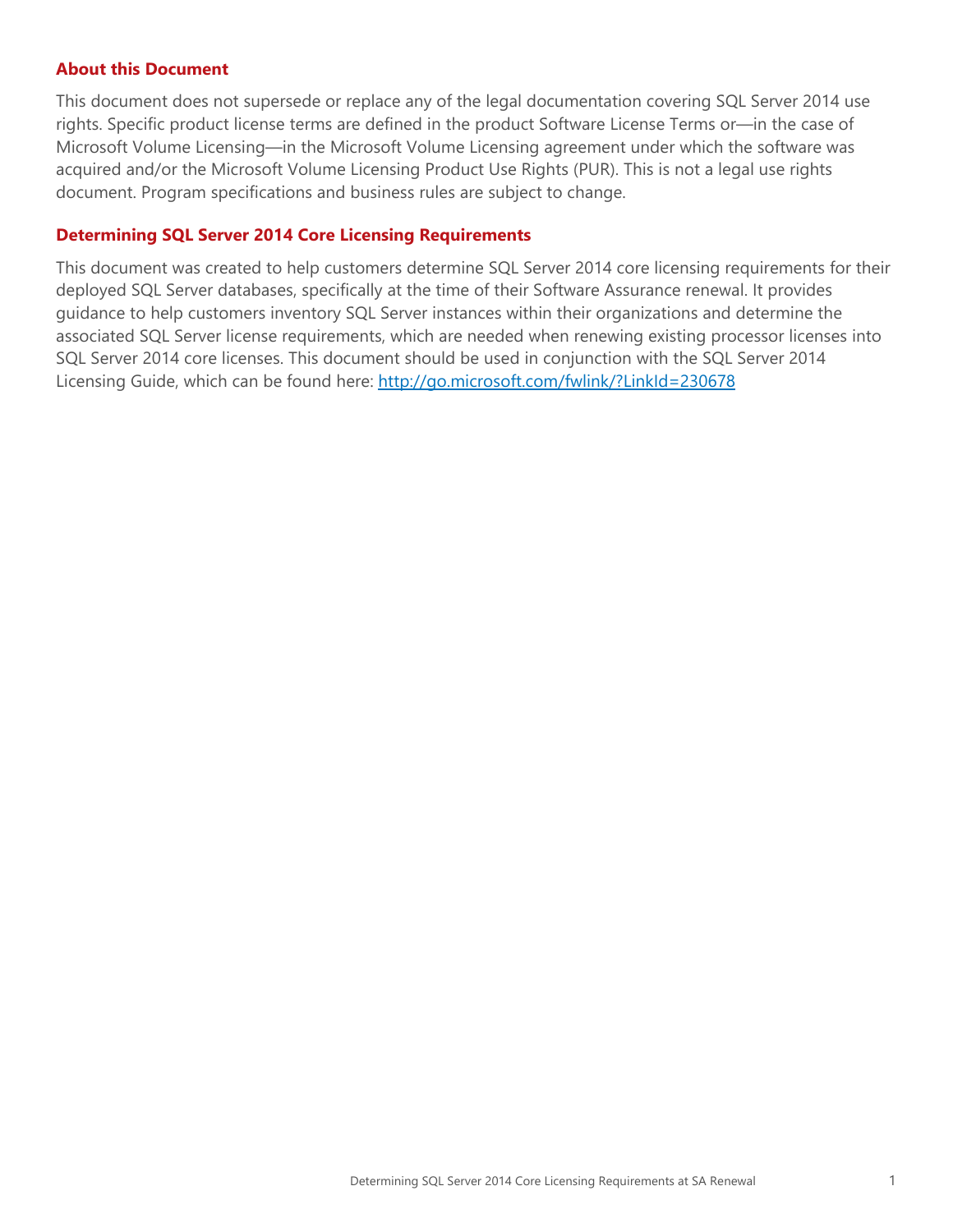

With the release of SQL Server 2012 in April 2012, the Per Processor licensing model was phased out, and a Per Core licensing model was introduced. Continuing with SQL Server 2014, both Enterprise and Standard Editions can be licensed using the Per Core model. With the Per Core licensing model, you will need to ensure that all cores on the physical server are licensed – unless you are licensing virtual machines (VMs) individually, in which case all virtual cores must be licensed. If you have Software Assurance (SA) on SQL Server 2008 R2 processor licenses, you are eligible to renew into core licenses at the end of your SA term. You may renew each processor license into either a minimum of four cores or into your actual core license needs, which may be greater than four cores per processor. If you require more than four cores per processor to be correctly licensed for SQL Server 2014, you need to identify those qualifying processors and ensure that you renew into the correct number of cores. For full details on the licensing grant into core licenses, please see the **Microsoft Product List**.

In order to prepare for the renewal process, it is necessary to be fully aware of how existing SQL Server processor licenses are assigned in the environment. This document provides step-based guidance for the creation of an SQL Server 2014 Transition Report, which is used to assess how these SQL Server installations will transition to the SQL Server 2014 licensing model. The Transition Report is a useful resource for inventorying and documenting an organization's SQL Server instances and licensing requirements. It also contains the necessary information needed for renewing SQL Server processor licenses into SQL Server 2014 core licenses.

Note that the creation of this Transition Report will require support from Licensing and IT professionals to indicate where processor licenses are currently assigned. Additionally, support from IT professionals may be required to discover instances of SQL Server deployed in the environment, if this information is not readily available. Microsoft recommends using the Microsoft Assessment and Planning (MAP) Toolkit to discover SQL Server instances. Detailed guidance for using the MAP Toolkit is provided in the appendix of this document.

How to Create a SQL Server 2014 Transition Report

This section provides guidance on building a SQL Server 2014 Transition Report, which offers an easy way to view and understand licensing requirements. Please note that this document describes steps to build a Transition Report. It does not provide comprehensive licensing terms for SQL Server 2014 or previous versions, nor does it provide guidance on how the current SQL Server installations are licensed. Instead, it is focused on providing a framework to record SQL Server installation inventory and licensing information.

The purpose of a SQL Server 2014 Transition Report is to:

- Identify each physical computer where SQL Server is running and licensed through Per Processor licensing.
- Determine how many processor licenses are assigned to each server.
- Calculate the number of SQL Server 2014 core licenses required for each server.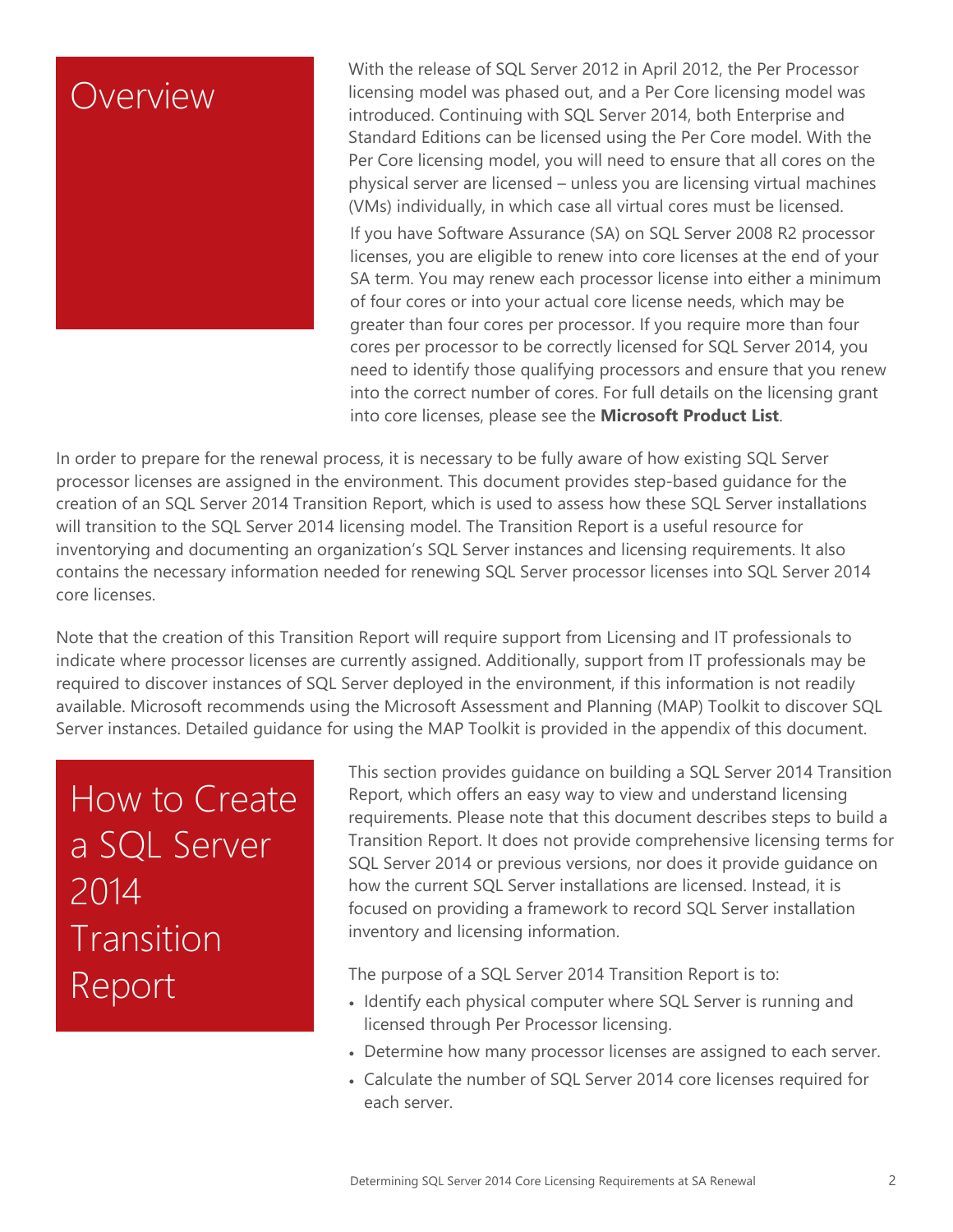With this information, you will be able to record your total core license requirement and eligibility to exchange your existing processor licenses at SA renewal.

The following table shows a SQL Server 2014 Transition Report populated with sample data. The report is composed of five key components, and we will walk through the five corresponding steps you can take to build your report:

- 1. Inventorying your hardware and entering machine properties
- 2. Specifying the SQL Server Processor licenses assigned to each server, organized by product edition
- 3. Specifying the Core Factor for the physical processors on that machine
- 4. Calculating the core licenses needed for each machine
- 5. Determining the total core license requirement for your transition to SQL Server 2014.

The following is an example of a report that you can build using an inventory of your SQL deployments and the SQL Server licenses you own. Microsoft recommends using the Microsoft Assessment and Planning (MAP) Toolkit to help gather the server inventory data for your report. Please see the **Appendix: Microsoft Assessment and Planning (MAP) Toolkit** for details on how to use the MAP Toolkit to accomplish this.

|                                       | <b>Machine Properties and Inventory</b> |                                                  |                                          |                               |                                          |                                                           |                                                         |                 | <b>Processor</b><br><b>Licenses</b><br><b>Assigned</b> |                       | Core<br>Core<br><b>Licenses</b><br><b>Factor</b><br><b>Assigned</b><br><b>Needed</b> |                 |
|---------------------------------------|-----------------------------------------|--------------------------------------------------|------------------------------------------|-------------------------------|------------------------------------------|-----------------------------------------------------------|---------------------------------------------------------|-----------------|--------------------------------------------------------|-----------------------|--------------------------------------------------------------------------------------|-----------------|
| Computer<br><b>Name</b>               | <b>Machine</b><br><b>Type</b>           | <b>Machine</b><br><b>Serial</b><br><b>Number</b> | <b>Number</b><br>of<br><b>Processors</b> | <b>Cores per</b><br>Processor | <b>Total</b><br><b>Physical</b><br>Cores | <b>CPU</b>                                                | <b>SQL Server</b><br><b>Edition</b><br><b>Installed</b> | Enter-<br>prise | <b>Standard</b>                                        | Core<br><b>Factor</b> | Enter-<br>prise                                                                      | <b>Standard</b> |
| PPE-<br>SHOST-52                      | Physical                                | D12983                                           | $\overline{c}$                           | $\overline{4}$                | 8                                        | Intel $(R)$<br>Xeon (R)                                   | Standard                                                |                 | $\overline{c}$                                         |                       |                                                                                      | 8               |
| PPE-<br>SHOST-53                      | Physical                                | D12984                                           | $\overline{c}$                           | 6                             | 12                                       | Intel (R)<br>Xeon (R)                                     | Enterprise                                              | $\overline{2}$  |                                                        | $\mathbf{1}$          | 12                                                                                   |                 |
| PPS-<br>SHOST-54                      | Physical                                | D16897                                           | $\overline{2}$                           | 12                            | 24                                       | <b>AMD</b><br>Opteron<br>$6172 - 12$<br>core<br>Processor | Enterprise                                              | $\overline{2}$  |                                                        | .75                   | 18                                                                                   |                 |
| HPD-<br>SHOST-11                      | Host                                    | 4JK924                                           | $\overline{4}$                           | 8                             | 32                                       | Intel $(R)$<br>Xeon (R)                                   |                                                         | $\overline{4}$  |                                                        | $\mathbf{1}$          | 32                                                                                   |                 |
| <b>SH11-VM1</b>                       | Virtual                                 |                                                  |                                          |                               |                                          |                                                           | Enterprise                                              |                 |                                                        |                       |                                                                                      |                 |
| <b>SH11-VM2</b>                       | Virtual                                 |                                                  |                                          |                               |                                          |                                                           | Standard                                                |                 |                                                        |                       |                                                                                      |                 |
| <b>Total Core License Requirement</b> |                                         |                                                  |                                          |                               |                                          |                                                           |                                                         |                 |                                                        |                       | 62                                                                                   | 8               |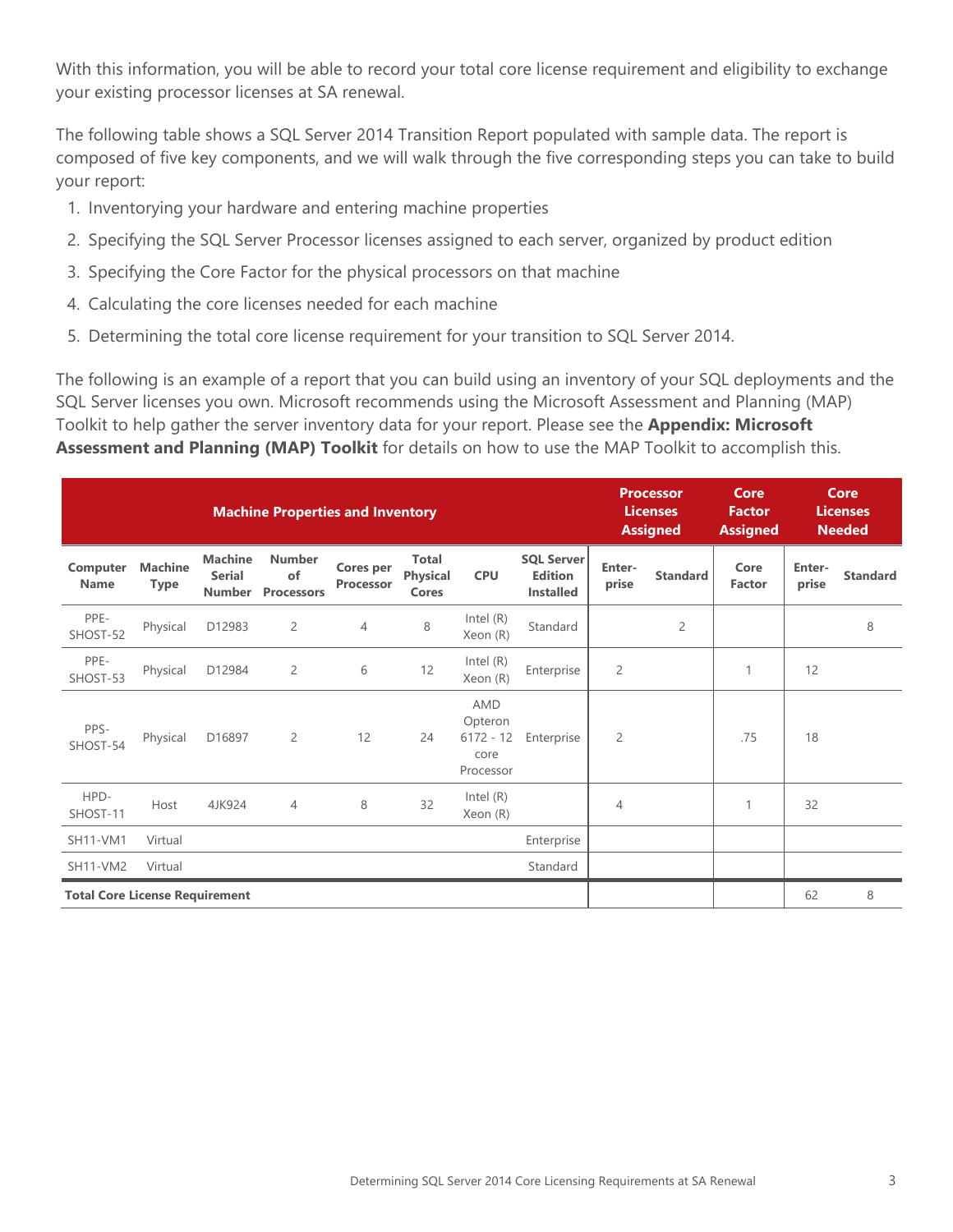### **Step 1: Be Ready with Machine Properties and Inventory**

The first section of this report, **Machine Properties and Inventory**, represents the first set of data that will be needed to determine the licensing requirements for SQL Server 2014. This data is specific to the servers on which SQL Server is installed and includes:

- The computer name (server name) and whether it is a physical or virtual deployment
- The number of processors on the server
- The number of cores in the processor
- The total number of physical cores in the server
- The processor name and model
- The SQL Server edition that is running on the server.

|                         | <b>Machine Properties and Inventory</b> |                                        |                                |                               |                                |                                                   |                                               |  |  |  |  |
|-------------------------|-----------------------------------------|----------------------------------------|--------------------------------|-------------------------------|--------------------------------|---------------------------------------------------|-----------------------------------------------|--|--|--|--|
| Computer<br><b>Name</b> | <b>Machine</b><br>Type                  | <b>Machine Serial</b><br><b>Number</b> | Number of<br><b>Processors</b> | Cores per<br><b>Processor</b> | <b>Total Physical</b><br>Cores | <b>CPU</b>                                        | <b>SQL Server</b><br><b>Edition Installed</b> |  |  |  |  |
| PPE-SHOST-52            | Physical                                | D12983                                 | 2                              | $\overline{4}$                | 8                              | Intel (R) Xeon (R)                                | Standard                                      |  |  |  |  |
| PPE-SHOST-53            | Physical                                | D12984                                 | $\overline{c}$                 | 6                             | 12                             | Intel (R) Xeon (R)                                | Enterprise                                    |  |  |  |  |
| PPS-SHOST-54            | Physical                                | D16897                                 | $\overline{c}$                 | 12                            | 24                             | <b>AMD Opteron</b><br>6172 - 12 core<br>Processor | Enterprise                                    |  |  |  |  |
| HPD-SHOST-11            | Host                                    | 4JK924                                 | $\overline{4}$                 | 8                             | 32                             | Intel (R) Xeon (R)                                |                                               |  |  |  |  |
| <b>SH11-VM1</b>         | Virtual                                 |                                        |                                |                               |                                |                                                   | Enterprise                                    |  |  |  |  |
| SH11-VM2                | Virtual                                 |                                        |                                |                               |                                |                                                   | Standard                                      |  |  |  |  |

If you don't have this information readily available, you can find detailed guidance on how to collect this data using the MAP Toolkit in the appendix of this document. Once you are able to gather where SQL Server is running in your organization, the next step is to understand which of those servers have SQL Server processor licenses assigned to them.

### **Step 2: Assign Processor Licenses**

|                         | <b>Processor Licenses</b><br><b>Machine Properties and Inventory</b> |                                                  |                                |                               |                                                 |                                         |                                                         |                   |                 |  |
|-------------------------|----------------------------------------------------------------------|--------------------------------------------------|--------------------------------|-------------------------------|-------------------------------------------------|-----------------------------------------|---------------------------------------------------------|-------------------|-----------------|--|
| Computer<br><b>Name</b> | <b>Machine</b><br>Type                                               | <b>Machine</b><br><b>Serial</b><br><b>Number</b> | Number of<br><b>Processors</b> | Cores per<br><b>Processor</b> | <b>Total</b><br><b>Physical</b><br><b>Cores</b> | <b>CPU</b>                              | <b>SQL Server</b><br><b>Edition</b><br><b>Installed</b> | <b>Enterprise</b> | <b>Standard</b> |  |
| PPE-SHOST-52            | Physical                                                             | D12983                                           | $\overline{c}$                 | 4                             | 8                                               | Intel $(R)$ Xeon $(R)$                  | Standard                                                |                   | $\overline{c}$  |  |
| PPE-SHOST-53            | Physical                                                             | D12984                                           | $\overline{c}$                 | 6                             | 12                                              | Intel $(R)$ Xeon $(R)$                  | Enterprise                                              | $\overline{c}$    |                 |  |
| PPS-SHOST-54            | Physical                                                             | D16897                                           | $\overline{c}$                 | 12                            | 24                                              | AMD Opteron 6172<br>- 12 core Processor | Enterprise                                              | $\overline{c}$    |                 |  |
| HPD-SHOST-<br>11        | Host                                                                 | 4JK924                                           | 4                              | 8                             | 32                                              | Intel (R) Xeon(R)                       |                                                         | 4                 |                 |  |
| <b>SH11-VM1</b>         | Virtual                                                              |                                                  |                                |                               |                                                 |                                         | Enterprise                                              |                   |                 |  |
| SH11-VM2                | Virtual                                                              |                                                  |                                |                               |                                                 |                                         | Standard                                                |                   |                 |  |

For this section of the report, you will need to know which processor licenses are assigned to each server. To gather this information, for each physical machine or host machine listed in the report you will need to: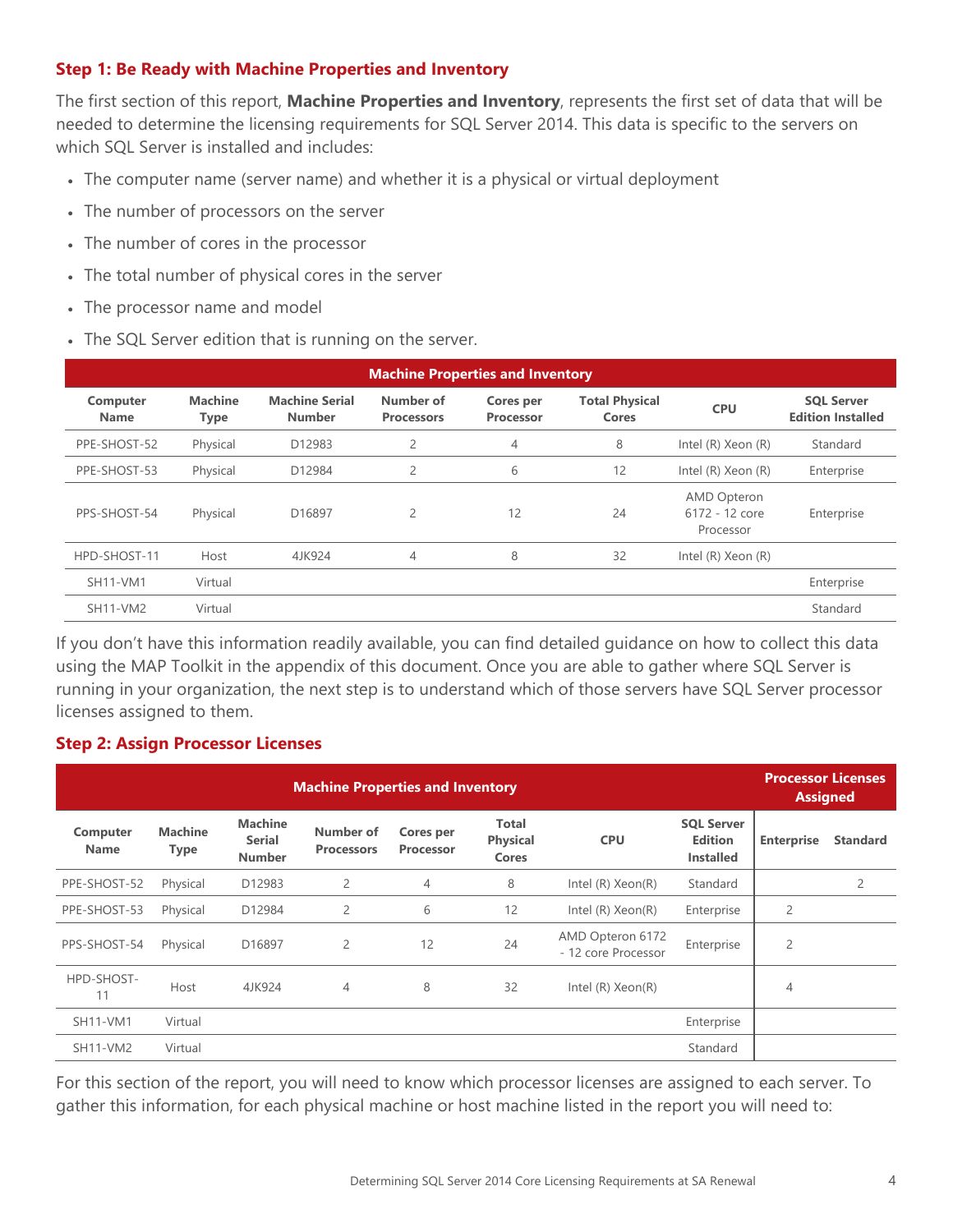1. Review the edition of SQL Server (e.g., Datacenter, Enterprise or Standard) installed on that machine or installed in VMs hosted on that machine.

**Note on virtual deployments:** When renewing from processor licenses into core licenses, the number of core licenses you will renew into will be based on the attributes of the host machine and not the VMs. In the process of creating a SQL Server Transition Report, the VMs are examined only to identify where SQL Server is installed and what edition is running.

2. Determine the SQL Server edition of processor licenses assigned to the machine that are covered with Software Assurance.

**Note on SQL Server Datacenter, Workgroup or Web Processor licenses:** If you have these editions, you will need to add the relevant columns into the "Processor Licenses Assigned" section. If you own SA on these editions, these licenses will be renewed into core licenses as follows:

- a) Datacenter Processor licenses will renew into a minimum of eight Enterprise Edition core licenses.
- b) Workgroup Processor licenses will renew into a minimum of four Standard Edition core licenses.
- c) Web Edition Processor licenses will renew into a minimum of four Standard Edition core licenses.

If these licenses are assigned to processors with more than the minimum mentioned above, you are eligible to renew into your actual core license needs.

**Note on Server + CAL Licenses:** Many customers have both processor licenses and server licenses (server + CAL licensing model). Any machine licensed Server + CAL must be hidden or removed from this report, as those licenses remain server + CAL licenses and are not renewed into core licenses. Only workloads fully licensed by eligible processor licenses under active SA are eligible for transitions into core licenses.

**Note on Cross Edition Rights:** While all the processor licenses assigned to a particular computer are typically of the same edition, an installation can be properly licensed by assigning processor licenses of multiple editions and leveraging cross-edition rights.

3. Enter the processor license count for each edition into the "Processor Licenses Assigned" columns. The number of processor licenses eligible for renewal into more than the minimum number of core licenses cannot be greater than the number of physical processors on the server. If more processor licenses under SA have been assigned to a server than physical processors exist, they are eligible for the minimum renewal into cores. If processor licenses are not assigned to a specific server, these licenses will be eligible for the minimum SQL Server 2014 core values.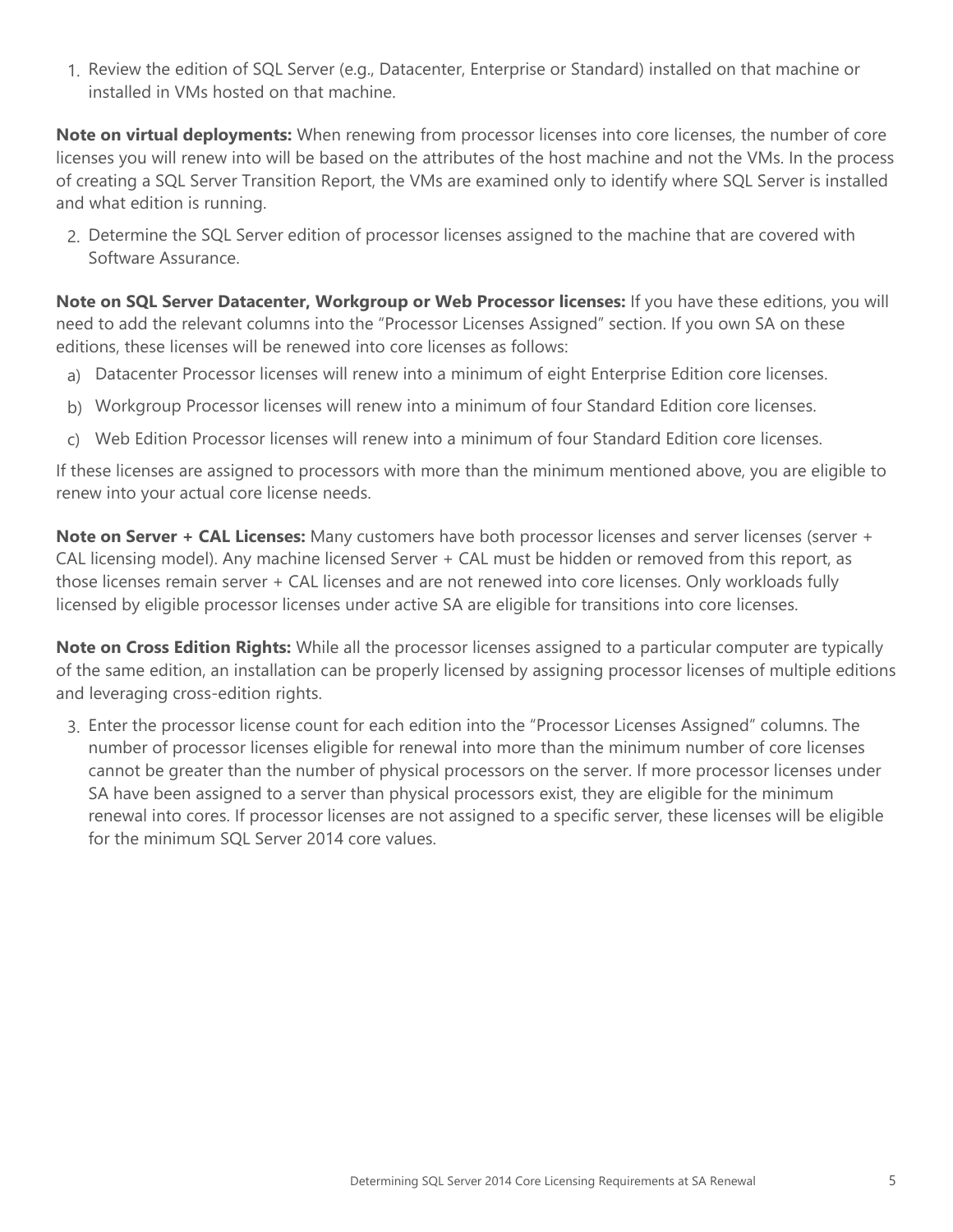#### **Step 3: Assign the Core Factor**

|                         | <b>Machine Properties and Inventory</b> |                                                  |                                |                               |                                          |                                                   |                                                         |                            |                | Core<br><b>Factor</b><br><b>Assigned</b> |
|-------------------------|-----------------------------------------|--------------------------------------------------|--------------------------------|-------------------------------|------------------------------------------|---------------------------------------------------|---------------------------------------------------------|----------------------------|----------------|------------------------------------------|
| Computer<br><b>Name</b> | <b>Machine</b><br><b>Type</b>           | <b>Machine</b><br><b>Serial</b><br><b>Number</b> | Number of<br><b>Processors</b> | <b>Cores per</b><br>Processor | <b>Total</b><br><b>Physical</b><br>Cores | <b>CPU</b>                                        | <b>SQL Server</b><br><b>Edition</b><br><b>Installed</b> | <b>Enterprise Standard</b> |                | Core<br><b>Factor</b>                    |
| PPE-SHOST-52            | Physical                                | D12983                                           | $\overline{c}$                 | $\overline{4}$                | 8                                        | Intel $(R)$<br>Xeon(R)                            | Standard                                                |                            | $\overline{2}$ |                                          |
| PPE-SHOST-53            | Physical                                | D12984                                           | 2                              | 6                             | 12                                       | Intel $(R)$<br>Xeon(R)                            | Enterprise                                              | $\overline{c}$             |                |                                          |
| PPS-SHOST-54            | Physical                                | D16897                                           | 2                              | 12                            | 24                                       | <b>AMD Opteron</b><br>6172 - 12 core<br>Processor | Enterprise                                              | $\overline{c}$             |                | .75                                      |
| HPD-SHOST-<br>11        | Host                                    | 4JK924                                           | $\overline{4}$                 | 8                             | 32                                       | Intel $(R)$<br>Xeon(R)                            |                                                         | 4                          |                |                                          |
| <b>SH11-VM1</b>         | Virtual                                 |                                                  |                                |                               |                                          |                                                   | Enterprise                                              |                            |                |                                          |
| SH11-VM2                | Virtual                                 |                                                  |                                |                               |                                          |                                                   | Standard                                                |                            |                |                                          |

The *core factor* is a multiplier used in calculating the number of core licenses you will need for a server with a given processor type. To simplify the Transition Report, focus on those servers containing more than four cores per processor. (All servers with processors containing four cores or less will renew into the minimum core renewal amounts.) The core factor for the remaining servers can be left blank in the report.

For the remaining applicable servers (with more than four cores per processor), you will need to determine the core factor for the specific type of processors running on each physical and host machine. The core factor table works by multiplying the total number of cores on the server by the core factor that is associated with the processor type in the server. For each physical machine or host machine listed in the report:

- Review the type of the CPU and the number of physical cores for that CPU.
- Enter a value for the **Core Factor** from the table below into the "Core Factor Assigned" column.

| <b>Processor Type</b>                                                                           | Core Factor* |
|-------------------------------------------------------------------------------------------------|--------------|
| All processors not mentioned below                                                              |              |
| AMD 31XX, 32XX, 33XX, 41XX, 42XX, 43XX, 61XX, 62XX, 63XX Series Processors with 6 or more cores | 0.75         |
| Dual Core Processors                                                                            |              |
| Single Core Processors                                                                          |              |

*\*This Core Factor Table is subject to change. Please refer to the SQL Server 2014 PUR to ensure that you have the current Core Factor Table.*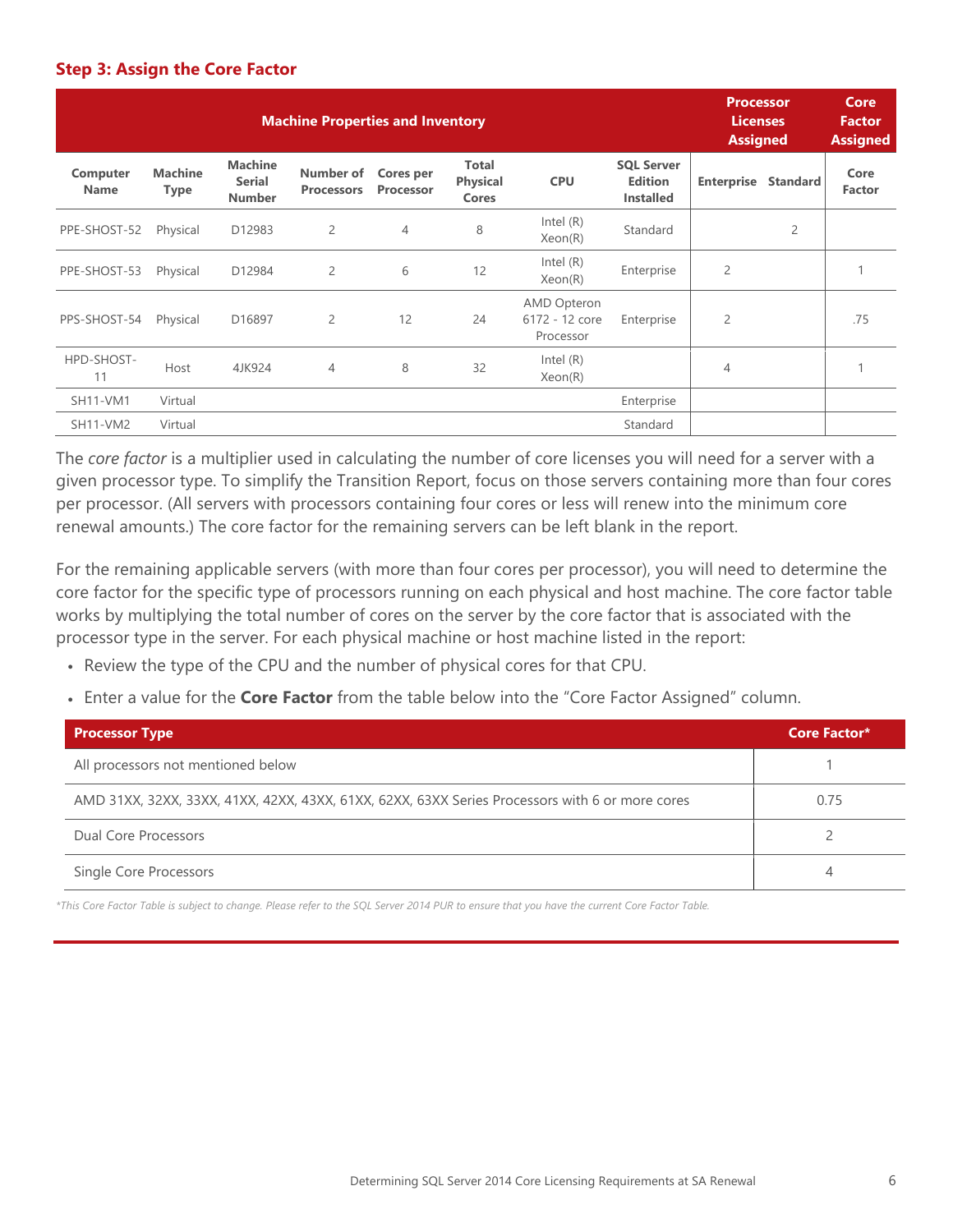### **Step 4: Calculate the Core Licenses Needed for Each Machine**

|                         |                               |                                                  | <b>Machine Properties and Inventory</b>  |                               |                                          |                                                    |                                                         |                 | <b>Processor</b><br><b>Licenses</b><br><b>Assigned</b> | Core<br><b>Factor</b><br><b>Assigned</b> |                 | <b>Core</b><br><b>Licenses</b><br><b>Needed</b> |
|-------------------------|-------------------------------|--------------------------------------------------|------------------------------------------|-------------------------------|------------------------------------------|----------------------------------------------------|---------------------------------------------------------|-----------------|--------------------------------------------------------|------------------------------------------|-----------------|-------------------------------------------------|
| Computer<br><b>Name</b> | <b>Machine</b><br><b>Type</b> | <b>Machine</b><br><b>Serial</b><br><b>Number</b> | <b>Number</b><br>of<br><b>Processors</b> | Cores per<br><b>Processor</b> | <b>Total</b><br><b>Physical</b><br>Cores | <b>CPU</b>                                         | <b>SQL Server</b><br><b>Edition</b><br><b>Installed</b> | Enter-<br>prise | <b>Standard</b>                                        | Core<br>Factor                           | Enter-<br>prise | <b>Standard</b>                                 |
| PPE-<br>SHOST-52        | Physical                      | D12983                                           | $\overline{2}$                           | $\overline{4}$                | 8                                        | Intel (R)<br>Xeon (R)                              | Standard                                                |                 | $\overline{c}$                                         |                                          |                 | 8                                               |
| PPE-<br>SHOST-53        | Physical                      | D12984                                           | $\overline{2}$                           | 6                             | 12                                       | Intel $(R)$<br>Xeon (R)                            | Enterprise                                              | $\overline{c}$  |                                                        | 1                                        | 12              |                                                 |
| PPS-<br>SHOST-54        | Physical                      | D16897                                           | $\overline{2}$                           | 12                            | 24                                       | AMD<br>Opteron<br>$6172 - 12$<br>core<br>Processor | Enterprise                                              | $\overline{c}$  |                                                        | .75                                      | 18              |                                                 |
| HPD-<br>SHOST-11        | Host                          | 4JK924                                           | $\overline{4}$                           | 8                             | 32                                       | Intel $(R)$<br>Xeon (R)                            |                                                         | 4               |                                                        |                                          | 32              |                                                 |
| <b>SH11-VM1</b>         | Virtual                       |                                                  |                                          |                               |                                          |                                                    | Enterprise                                              |                 |                                                        |                                          |                 |                                                 |
| <b>SH11-VM2</b>         | Virtual                       |                                                  |                                          |                               |                                          |                                                    | Standard                                                |                 |                                                        |                                          |                 |                                                 |

The next step in the SQL Server 2014 Transition Report is to calculate the core licenses needed for each machine.

### 1. **Calculate core license requirements using your processor licenses assigned.**

First, you will need to calculate core licensing requirements based on your Processor license edition:

- Multiply the **Processor Licenses Assigned** by 4 for each processor license (or 8 if the processor license is for SQL Server 2008 R2 Datacenter Edition).
- Enter this number in the appropriate **Core Licenses Needed** column for each physical machine.

### 2. **Calculate core license requirements using your hardware inventory and core factor.**

Next, you will need to calculate the number of core licenses required for each physical machine or host machine in the Transition Report with a core factor (servers containing processors with more than four cores).

There is one exception for which adjustments may need to be made prior to calculating your core licenses, which should only apply to a small percentage of servers:

 AMD Bulldozer Processors (Opteron 3200, 4200 and 6200 series) may not be represented correctly in the MAP report with regard to the total number of cores. Windows Server 2008 R2 or newer for example may report a 16 core processor as only having eight physical cores. Core licensing requirements must be calculated based on the total number of cores in those processors. You can qualify these by looking at the CPU column to see the physical name and number of cores. You may need to manually adjust the "Cores per Processor" column to match this number.

To calculate the total number of core licenses required for each physical machine or host machine listed in the report:

- Multiply the **Total Physical Cores** by the **Core Factor** to determine the number of core licenses required to properly license the installation.
- If greater than the value calculated from the processor license, enter this number into the appropriate **Core Licenses Needed** column for the correct edition of SQL Server deployed.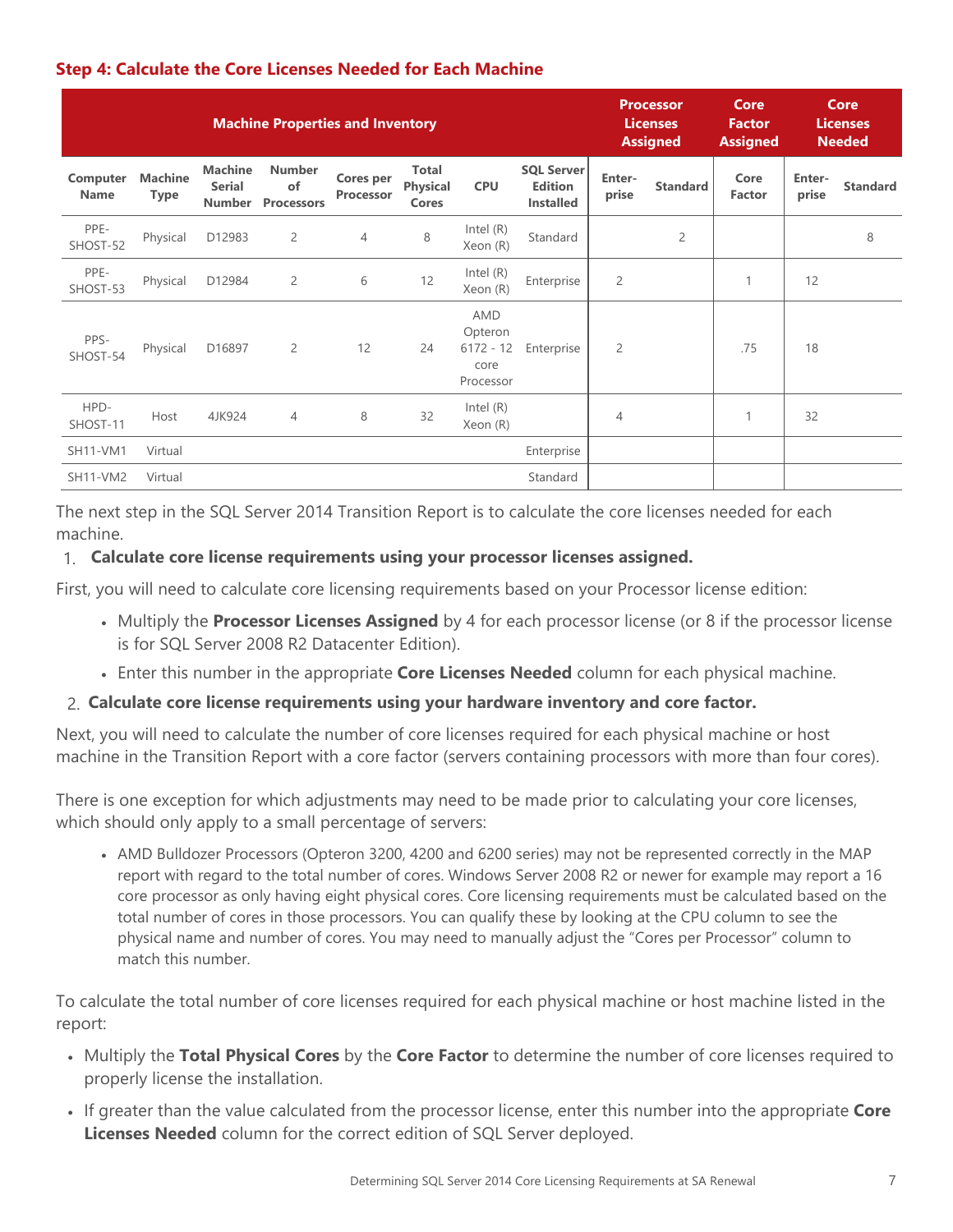|              |   | <b>Example 1:</b>                  |                                                                                          |              |      | <b>Example 2:</b><br><b>Standard Edition running on 2 processor</b><br>with 12 cores and a core factor of 0.75 |
|--------------|---|------------------------------------|------------------------------------------------------------------------------------------|--------------|------|----------------------------------------------------------------------------------------------------------------|
|              |   | (total processors on the server)   |                                                                                          |              |      | (total processors on the server)                                                                               |
|              | 6 | (cores per processor)              |                                                                                          |              | 12   | (cores per processor)                                                                                          |
| $\mathbf{x}$ |   | (core factor from the table below) |                                                                                          | $\mathbf{x}$ | 0.75 | (core factor from the table belov                                                                              |
|              |   | core licenses required             |                                                                                          | $=$          | 18   | core licenses required                                                                                         |
|              |   |                                    | <b>Enterprise Edition running on 2 processors</b><br>with 6 cores and a core factor of 1 |              |      |                                                                                                                |

### **Step 5: Determine the Total Core License Requirement**

|                                       |                               |                                                  | <b>Machine Properties and Inventory</b>  |                                      |                                          |                                                           |                                                         |                 | <b>Processor</b><br><b>Licenses</b><br><b>Assigned</b> | Core<br><b>Factor</b><br><b>Assigned</b> |                 | Core<br><b>Licenses</b><br><b>Needed</b> |
|---------------------------------------|-------------------------------|--------------------------------------------------|------------------------------------------|--------------------------------------|------------------------------------------|-----------------------------------------------------------|---------------------------------------------------------|-----------------|--------------------------------------------------------|------------------------------------------|-----------------|------------------------------------------|
| Computer<br>Name                      | <b>Machine</b><br><b>Type</b> | <b>Machine</b><br><b>Serial</b><br><b>Number</b> | <b>Number</b><br>of<br><b>Processors</b> | <b>Cores per</b><br><b>Processor</b> | <b>Total</b><br><b>Physical</b><br>Cores | <b>CPU</b>                                                | <b>SQL Server</b><br><b>Edition</b><br><b>Installed</b> | Enter-<br>prise | <b>Standard</b>                                        | Core<br><b>Factor</b>                    | Enter-<br>prise | <b>Standard</b>                          |
| PPE-<br>SHOST-52                      | Physical                      | D12983                                           | $\overline{2}$                           | $\overline{4}$                       | 8                                        | Intel $(R)$<br>Xeon (R)                                   | Standard                                                |                 | $\overline{c}$                                         |                                          |                 | 8                                        |
| PPE-<br>SHOST-53                      | Physical                      | D12984                                           | $\overline{2}$                           | 6                                    | 12                                       | Intel $(R)$<br>Xeon (R)                                   | Enterprise                                              | $\overline{2}$  |                                                        | $\mathbf{1}$                             | 12              |                                          |
| PPS-<br>SHOST-54                      | Physical                      | D16897                                           | $\overline{2}$                           | 12                                   | 24                                       | <b>AMD</b><br>Opteron<br>$6172 - 12$<br>core<br>Processor | Enterprise                                              | $\overline{2}$  |                                                        | .75                                      | 18              |                                          |
| HPD-<br>SHOST-11                      | Host                          | 4JK924                                           | $\overline{4}$                           | 8                                    | 32                                       | Intel $(R)$<br>Xeon (R)                                   |                                                         | $\overline{4}$  |                                                        | 1                                        | 32              |                                          |
| <b>SH11-VM1</b>                       | Virtual                       |                                                  |                                          |                                      |                                          |                                                           | Enterprise                                              |                 |                                                        |                                          |                 |                                          |
| SH11-VM2                              | Virtual                       |                                                  |                                          |                                      |                                          |                                                           | Standard                                                |                 |                                                        |                                          |                 |                                          |
| <b>Total Core License Requirement</b> |                               |                                                  |                                          |                                      |                                          |                                                           |                                                         |                 |                                                        |                                          | 62              | 8                                        |

The final step is to sum up the total number of core licenses that you are eligible to renew your processor licenses into for all your servers. Select the **Core Licenses Needed** column header in the Excel workbook and view the calculated sum of the column at the bottom of the frame.

s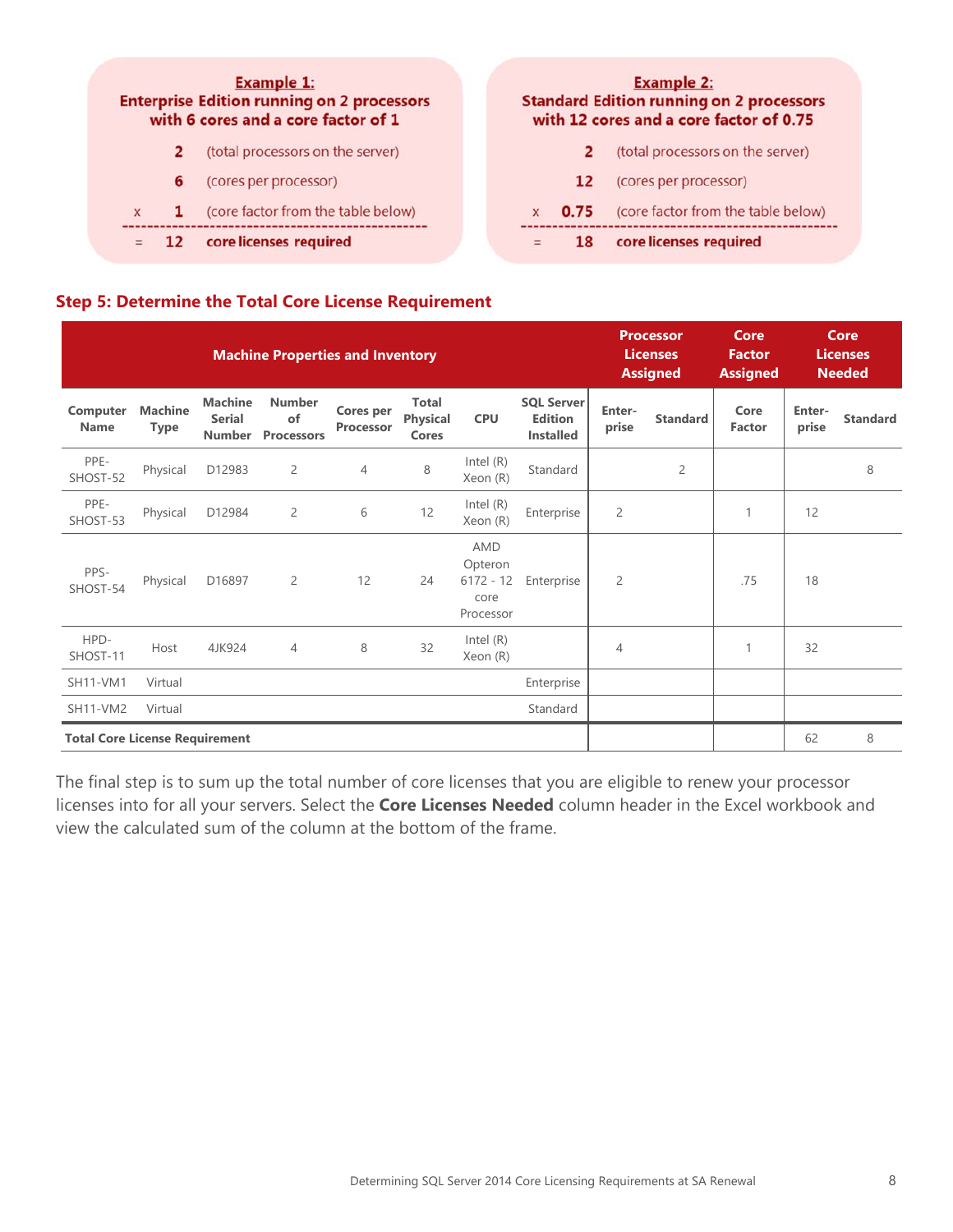## At the time of Renewal

### **Renewing Software Assurance on processor licenses**

If you are renewing Software Assurance into core licenses, there are a couple of final things to consider:

- 1. You must renew into the total number of core licenses required for each server.
- 2. Processor licenses will be exchanged for core licenses. Once renewed, you will now own core licenses instead of processor licenses.

#### **Not Renewing**

If you choose not to renew Software Assurance on your processor licenses, you should consider the following:

- 1. You can continue to run SQL Server 2008 R2 under the processor use rights with the license.
- 2. Processor licenses with active Software Assurance expiring after April 1, 2014 have upgrade rights to SQL Server 2014 based on specific use rights. For the purposes of determining SQL Server 2014 use rights, if you upgrade to SQL Server 2014 core-based software, you will use a fixed (perpetual) "core equivalence" value for each existing SQL Server 2008 R2 processor license with expiring SA. This core equivalence value is equal to either:
	- a. The minimum number of core licenses that could have been renewed into; or
	- b. The actual number of cores in a physical processor, multiplied by the applicable core factor for that processor type. You can use the above transition report as an inventory of the actual number of cores in use to document perpetual SQL Server 2014 core equivalent values for your processor licenses.
- 3. The total number of processor licenses eligible to receive more than the minimum core equivalency cannot exceed the total number of physical processors in the licensed server.
- 4. Processor licenses with fixed core equivalence values can be combined with SQL Server 2014 core licenses of the same edition to support deployment on hardware that requires additional core licenses.

For more information, please see the SQL Server 2014 Licensing Guide at http://go.microsoft.com/fwlink/?LinkId=230678, or contact your local Microsoft representative.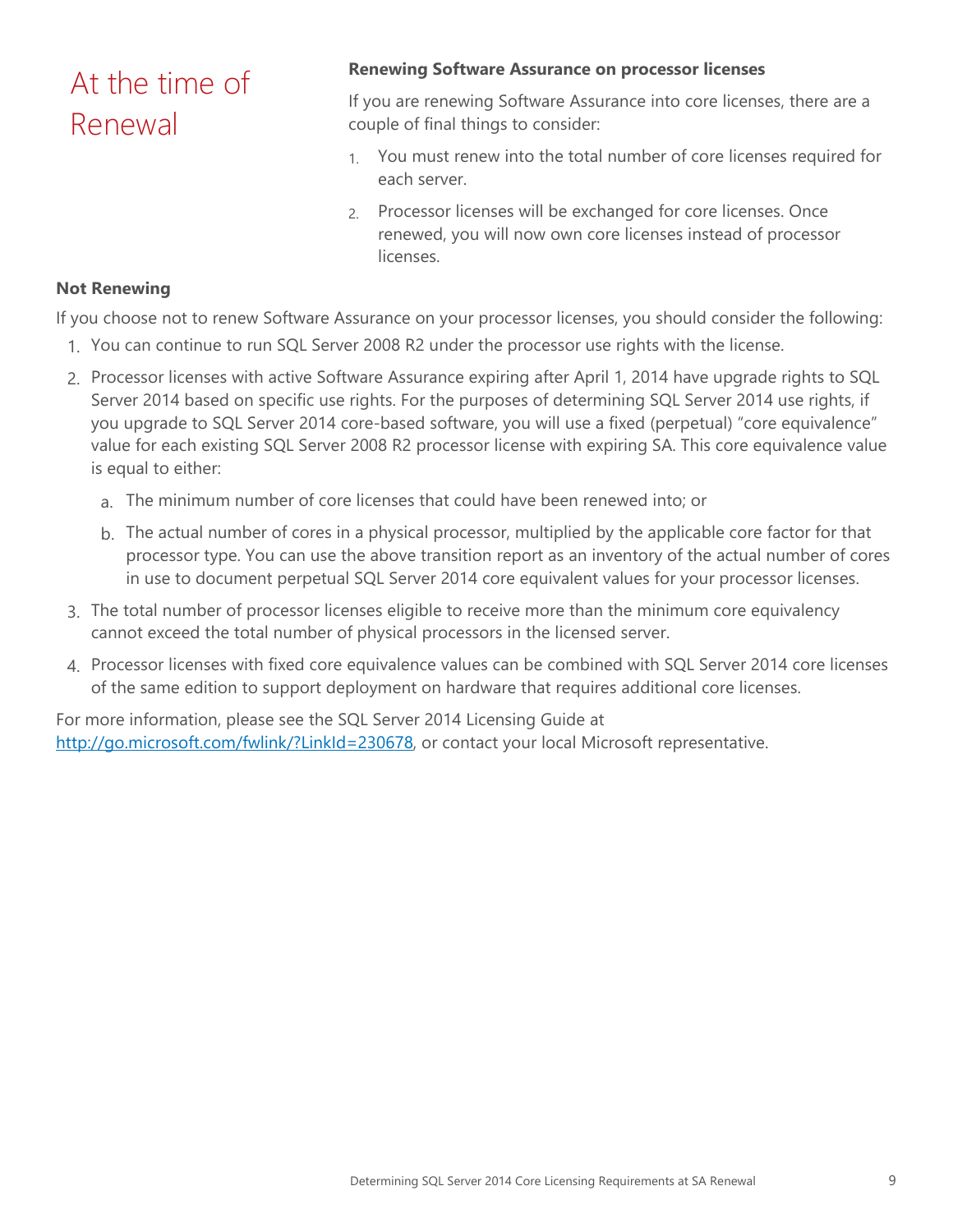# Appendix: Microsoft Assessment and Planning (MAP) Toolkit

The Microsoft Assessment and Planning (MAP) Toolkit provides customers a valuable resource for determining SQL Server 2014 core licensing requirements for their deployed SQL Server databases. The MAP Toolkit, available as a free download, is an agentless utility that can be configured to scan the servers in the environment. The MAP Toolkit can generate reports that describe the SQL Server instances, virtual host to guest mappings and physical machine properties that are required to generate a SQL Server 2014 Transition Report.

# Discover SQL Server installations

## Install the MAP Toolkit

The MAP Toolkit provides agentless functionality to discover SQL Server installations throughout the environment and generate reports. The following sections provide steps to obtain and configure MAP:

Note: Due to an OS incompatibility in Windows XP and Windows Server 2003, the MAP Toolkit may be unable to inventory the number of physical cores for a computer. To address this, install the following QFEs on these machines before running the MAP scan:

- http://support.microsoft.com/kb/936235 (Windows XP)
- http://support.microsoft.com/kb/932370 (Windows Server 2003)

Identify a computer in the environment where MAP will be installed. MAP can be installed on a Windows Desktop or Windows Server machine (full specification in the MAP ReadMe file) which has connectivity to the servers throughout the environment where SQL Server is installed.

|                          | <sup>O</sup> Create an inventory database                         |                        |  |  |  |  |  |
|--------------------------|-------------------------------------------------------------------|------------------------|--|--|--|--|--|
| Name:                    | test04122012<br>Database names cannot contain special characters. |                        |  |  |  |  |  |
|                          |                                                                   |                        |  |  |  |  |  |
| Description:             |                                                                   |                        |  |  |  |  |  |
|                          |                                                                   |                        |  |  |  |  |  |
|                          |                                                                   |                        |  |  |  |  |  |
|                          |                                                                   |                        |  |  |  |  |  |
| Use an existing database |                                                                   |                        |  |  |  |  |  |
| Databases                |                                                                   | Summary Information    |  |  |  |  |  |
|                          |                                                                   | Databace version: 3722 |  |  |  |  |  |
| MAP_SampleDB             |                                                                   |                        |  |  |  |  |  |
| student                  |                                                                   | Ready to use.          |  |  |  |  |  |
|                          |                                                                   | Description:           |  |  |  |  |  |
|                          |                                                                   |                        |  |  |  |  |  |
|                          |                                                                   |                        |  |  |  |  |  |
|                          |                                                                   |                        |  |  |  |  |  |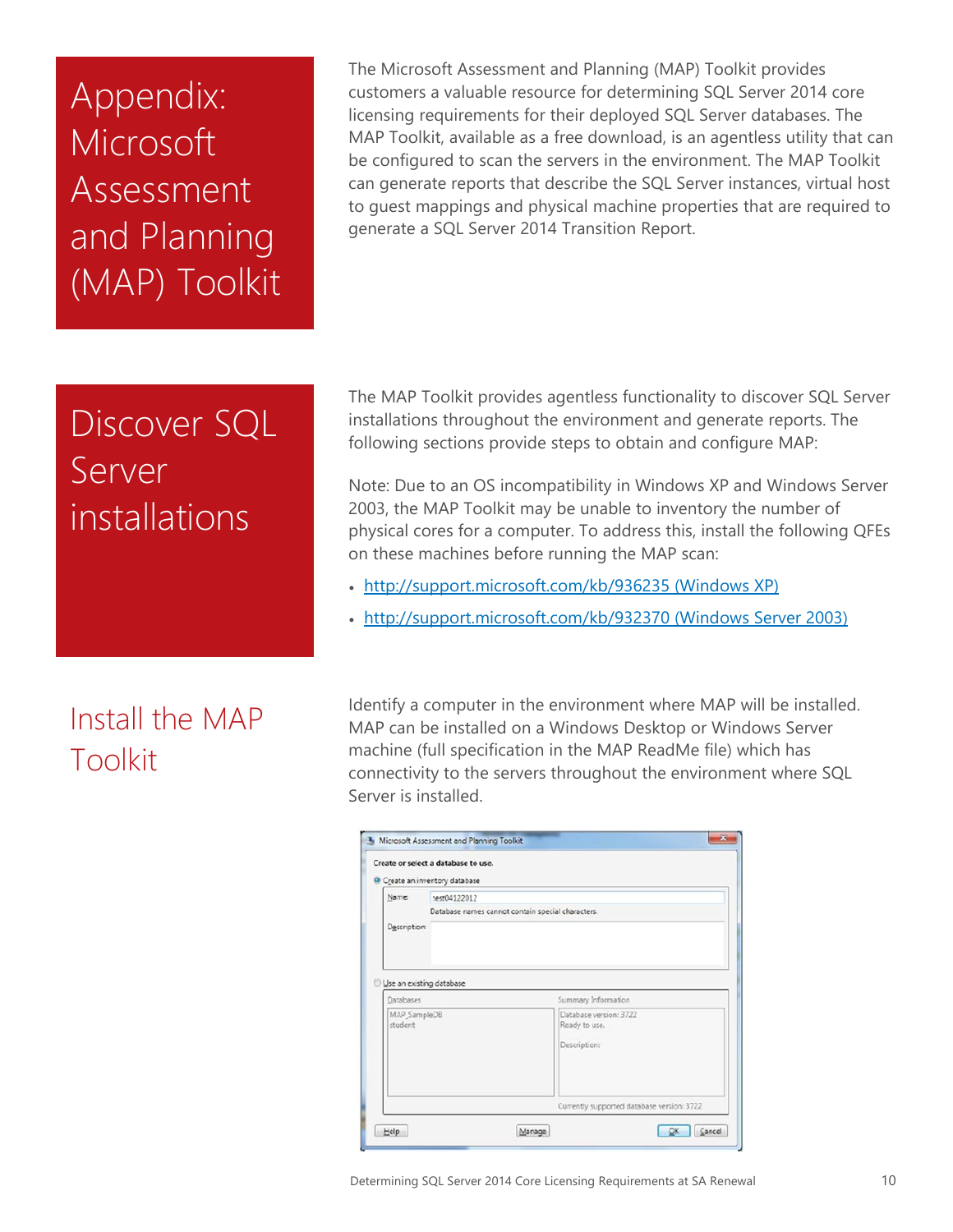The steps to install MAP are as follows:

- 1. Download the most recent version of the MAP Toolkit from www.microsoft.com/map.
- 2. Run the *Microsoft Assessment and Planning Toolkit Setup Wizard*, which will guide you through the installation of the application files and SQL Server database. [Note: This step requires local administrator rights on the computer.]
- 3. Launch MAP from the Start Menu.
- 4. You will be asked to create a new inventory database to store the inventory results. (See below). Give the database a descriptive name and then click OK. [Note: Subsequently, you can get to this screen from the File menu > Select A Database.]

## Set Up the SQL Server Scan

Once installed, it is necessary to tell MAP what to scan, provide appropriate credentials to inventory the target machines, and start the scan. Launch the *Inventory and Assessment Wizard* by selecting the "Go" button to the right of "Perform an Inventory".

| <b>Inventory Scenarios</b><br>Discovery Methods<br>Active Directory Credentials<br>Active Directory Options<br>All Computers Credentials | <b>te</b> Help<br>The MAP Toolkit helps you to collect information for several different inventory<br>scenarios. The scenarios you choose determine the technologies used to colect<br>information from computers in your environment.<br>Choose your scenario.<br>Windows computers                                                                                                                                                                                                |
|------------------------------------------------------------------------------------------------------------------------------------------|-------------------------------------------------------------------------------------------------------------------------------------------------------------------------------------------------------------------------------------------------------------------------------------------------------------------------------------------------------------------------------------------------------------------------------------------------------------------------------------|
| Credentials Order<br>Summary                                                                                                             | Linux/UNIX computers<br><b><i><u>Mivare</u></i></b> computers<br>Active Devices and Users<br>Exchange Server<br>Forefront Endpoint Protection Server<br><b>Lynn Server</b><br>V SQL Server                                                                                                                                                                                                                                                                                          |
|                                                                                                                                          | Description<br>This inventory scenario uses WMI to track SQL Server component deployments in your<br>environment, along with operating system and hardware configuration. The SQL Server<br>scenario will only populate the SQL Server reports, as this option is often used for a quick<br>discovery of SQL Server and for license planning. This option will run quicker than the SQL<br>Server with Database Details scenario, since this option does not connect to SQL Server. |
|                                                                                                                                          | Collector Technologies: WMI                                                                                                                                                                                                                                                                                                                                                                                                                                                         |

The *Inventory and Assessment Wizard* is fully documented in the Getting Started Guide that is installed as part of the download ("Section 2: Collect Inventory"). It is important to specify the following inventory scenarios in order to retrieve the data needed to populate a Transition Report (see below):

**SQL Server** 

### **VMware computers (if VMware is in use)**

The remaining pages of the wizard focus on setting the scope of the MAP scan, and providing the necessary credentials. Note: MAP requires the credentials of one or more domain accounts with Local Administrator rights to access the remote Windows environments where SQL Server is installed. The final page of the wizard provides a summary of the settings, and will start the scan once the "Finish" button is pressed. A status screen provides updates and indicates completion.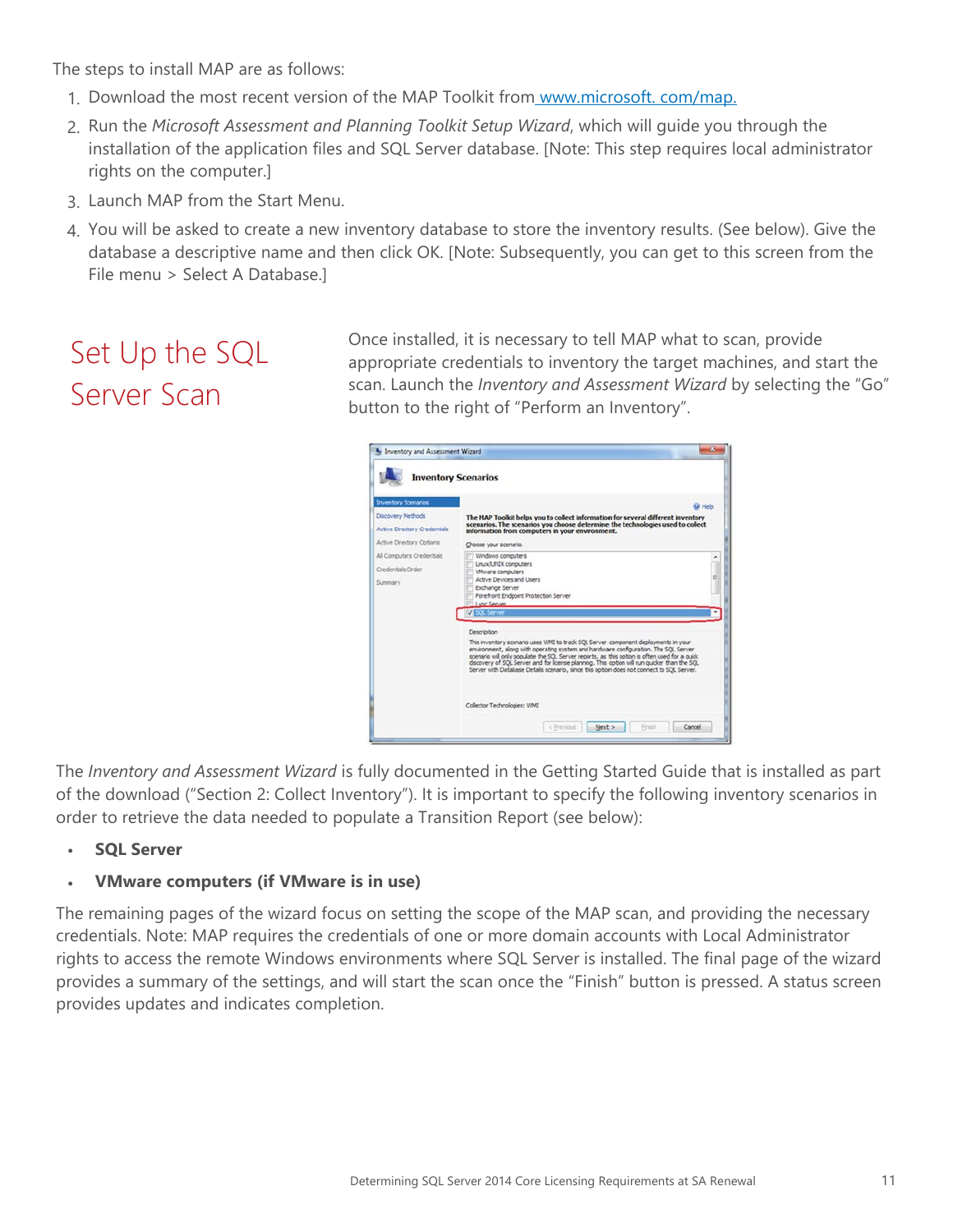Specific Notes:

- **Make sure the configuration is complete:** MAP only scans usage on servers and network segments identified during configuration. Incomplete configuration will give incomplete results
- **Scan over a period of time when the maximum number of servers and VMs are running:** MAP only counts servers running at the time it scans. If the number of machines fluctuates seasonally, run the scan in the busiest season.
- **Repeat scans are incremental:** MAP will add newly discovered installations to its local store if a scan is repeated. This provides a convenient way to capture a broad set of machines, since scans can be repeated multiple times.
- **Access through firewalls:** MAP requires exceptions for Remote Administration, File and Print access and WMI access in order to inventory the remote environments. [Full details in the *Getting Started Guide*]

### Generate MAP Reports

Once the scan has been completed, the following reports can be generated:

- SQL Server Usage Tracker Report
- Inventory Results Report

The steps to generate the SQL Server Usage Tracker Report are as follows:

- Open the MAP console.
- Navigate to the "SQL Server" node under the "Software Usage Tracking" node.
- Click the "Generate report" link under "Tasks" (top right).

This action causes an Excel workbook to be created in the My Documents folder of the server or workstation where MAP is installed. You can also click the view menu to access it.

### The file is named:

### **SQLServerUsageTracker-<date & timestamp>.xlsx**

The steps to generate the Inventory Results report are as follows:

- Navigate to the "Machine Summary" node under the "Data Collection" node.
- Click the "Generate report" link under "Tasks" (top right).

Similar to the above, this action causes an Excel workbook to be created in the My Documents folder of the server or workstation where MAP is installed.

The file is named: **InventoryResults-<date & timestamp>.xlsx**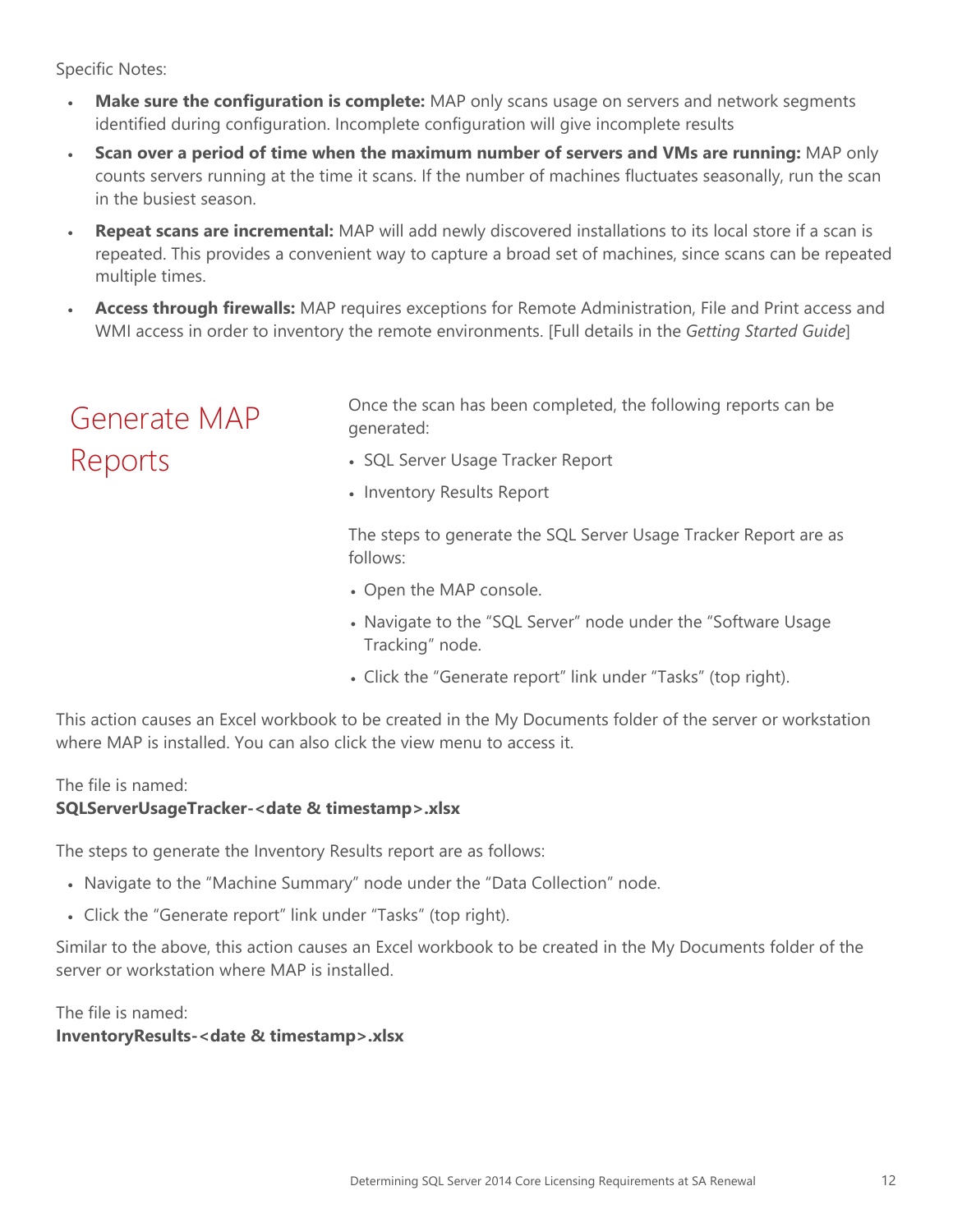## SQL Server 2014 Transition Report: Isolate Inventory

The SQL Server 2014 Transition Report is derived from the SQL Server Usage Tracker Report generated by the MAP Toolkit. Take a copy of the SQL Server Usage Tracker workbook produced by MAP and isolate the inventory for the Transition Report as follows:

- **Select the "SQL Server License Tracking" Sheet**. Open the copy of the workbook and select the SQL Instance Details sheet. Each row in the report represents an instance of SQL Server that has been discovered by MAP.
- **Sort rows by: Machine Type, then Physical Machine Name**. Apply a multi-level sort by selecting the table header row and all rows in the table, and then choose the Sort option from the Data menu.

See below:

| $\overline{\phantom{0}}$ |
|--------------------------|
|                          |
|                          |
| $\overline{\phantom{0}}$ |
| $\overline{\phantom{0}}$ |
|                          |

Also, check for multiple instances of SQL Server running on the same machine, and retain the highest edition. Additionally, if there are standby systems such as instances within clusters that are not running and do not require a separate license, then delete those rows as well.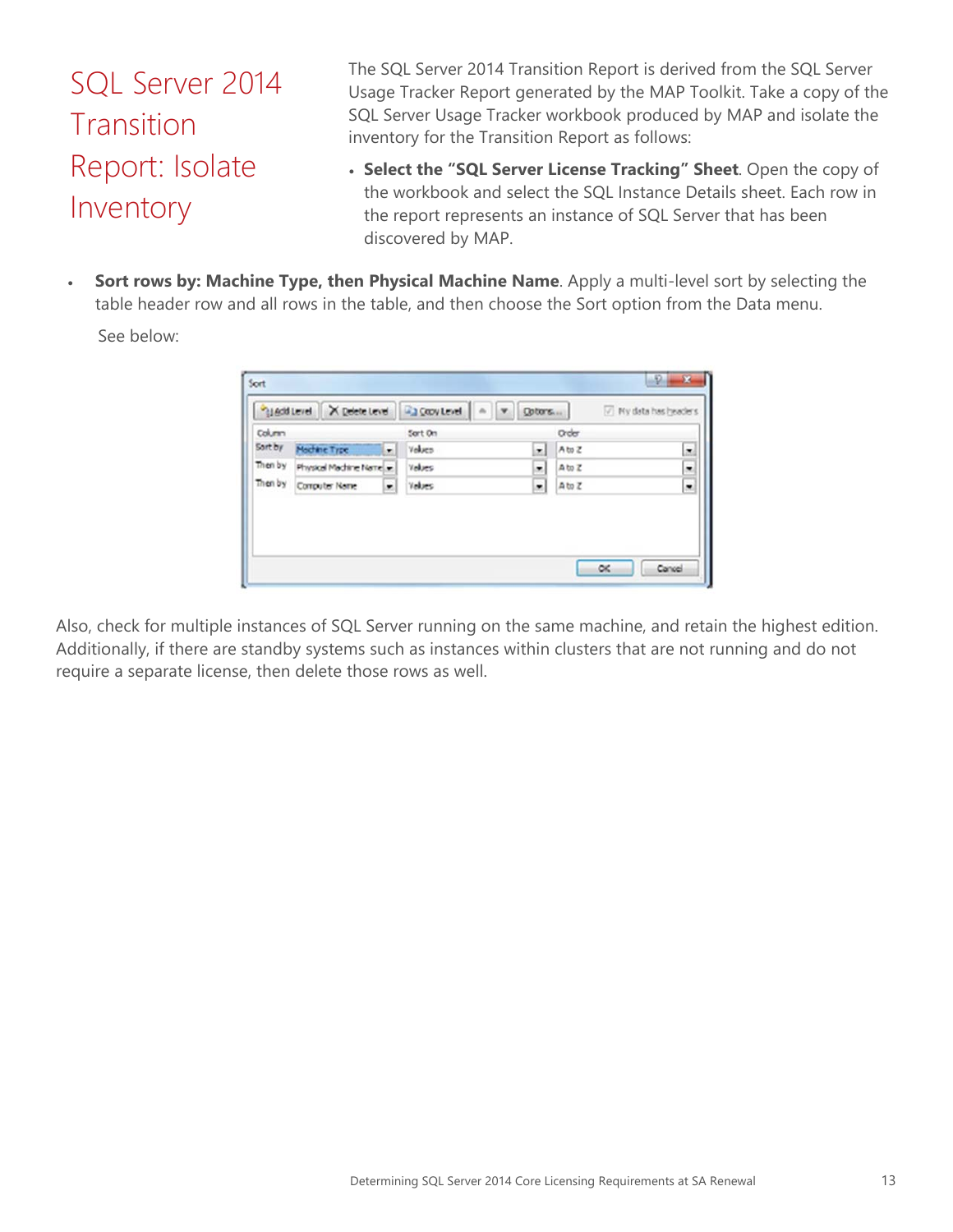## SQL Server 2014 Transition Report: Review Inventory

It is important to review the data from the MAP reports to ensure that it is complete and accurate. Specific issues to be addressed are:

| <b>Issue</b>                                       | <b>Resolution</b>                                                                                                                                                                                                                                 |
|----------------------------------------------------|---------------------------------------------------------------------------------------------------------------------------------------------------------------------------------------------------------------------------------------------------|
| Deployments where only components<br>are installed | This occurs when a component such as Analysis Services, Reporting Services or Integration Services is<br>deployed, but no SQL Server instance is installed. To address this, update the Transition Report by<br>specifying the computer manually. |
|                                                    | Note: You can use the Component tab of the SQL Server Assessment MAP report to determine these<br>machines.                                                                                                                                       |
|                                                    | This can occur when MAP does not have access to the host servers.                                                                                                                                                                                 |
| <b>Missing Host to Guest Mappings</b>              | Update the Transition Report by providing the Physical Machine Name manually.                                                                                                                                                                     |
|                                                    | This can occur due to an OS incompatibility in Windows XP and Windows Server 2003. To address this:                                                                                                                                               |
|                                                    | • Update the Transition Report manually; or                                                                                                                                                                                                       |
| <b>Missing Physical Processor Core count</b>       | • Apply QFEs and re-run the MAP scan <b>with a new database</b> (Note: A new database is necessary                                                                                                                                                |
|                                                    | because MAP scans are incremental). QFEs are:                                                                                                                                                                                                     |
|                                                    | - http://support.microsoft.com/kb/936235 (Windows XP)                                                                                                                                                                                             |
|                                                    | http://support.microsoft.com/kb/932370 (Windows Server 2003)                                                                                                                                                                                      |
| <b>Unknown versions of SQL Server</b>              | This can occur due to evaluation editions or partial installs/uninstalls.                                                                                                                                                                         |
|                                                    | Update the Transition Report by deleting these rows manually.                                                                                                                                                                                     |

## SQL Server 2014 **Transition** Report: Add VM Hosts

The SQL Server Usage Tracker Report generated by the MAP Toolkit lists all the discovered instances of SQL Server and the machine properties of the computers where SQL Server is installed. It does not, however, provide details of any VM hosts which are hosting VMs where SQL is installed. This information must, therefore, be added manually.

The name of the VM host is provided by the **Physical Machine Name** column in the SQL Server Usage Tracker. The Inventory Results report contains the details for that computer.

- **Add Virtual Hosts for VMs**. The sort operation grouped VMs by VM host (i.e. Physical Machine Name). For each VM host, review the entire list of values in the Computer Name column of the Transition Report to determine if that VM host is already listed.
	- **If the host is already present in** the **Computer Name** column, insert a copy of that row above group of VMs with that host name, change the Machine Type to "Host", and delete the original row.
	- **If the host is not listed** in the **Computer Name** column, add an entry for this host by selecting the row containing the first VM with that value in **Physical Machine Name**, and inserting a new row. Populate the fields as follows: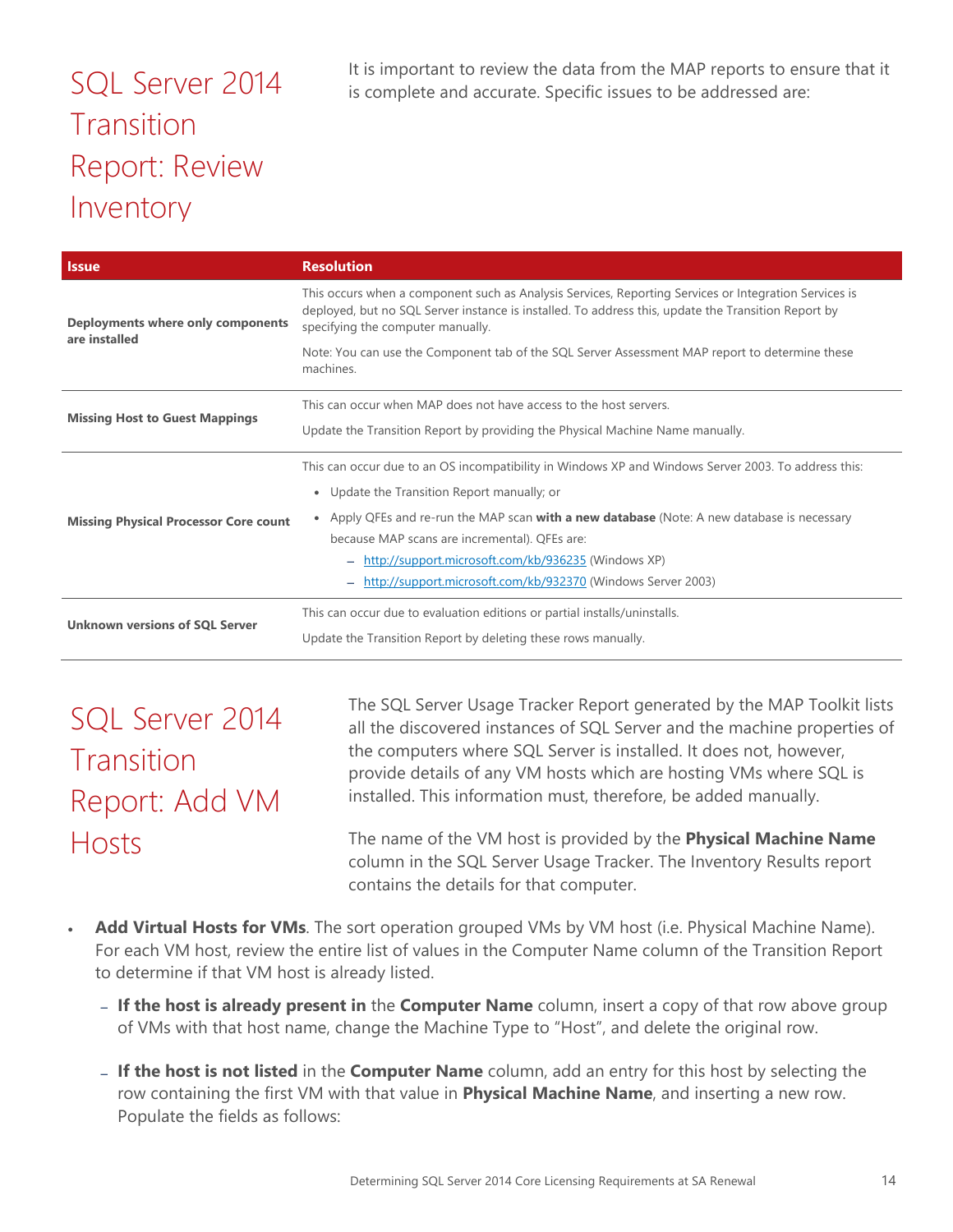| Column                         | <b>Value</b>                                                                                  |
|--------------------------------|-----------------------------------------------------------------------------------------------|
| <b>Computer Name</b>           | <enter host="" name="" of="" the="" vm=""></enter>                                            |
| <b>Machine Type</b>            | "Host"                                                                                        |
| <b>Physical Machine Name</b>   | ''N/A''                                                                                       |
| <b>SQL Server Product Name</b> | <leave blank=""></leave>                                                                      |
| <b>SQL Server Edition</b>      | <leave blank=""></leave>                                                                      |
| <b>CPU</b>                     | <find corresponding="" in="" inventory="" map="" report="" results="" row="" value=""></find> |
| <b>Machine Serial Number</b>   | <find corresponding="" in="" inventory="" map="" report="" results="" row="" value=""></find> |
| <b>Number of Processors</b>    | <find corresponding="" in="" inventory="" map="" report="" results="" row="" value=""></find> |
| <b>Number of Total Cores</b>   | <find corresponding="" in="" inventory="" map="" report="" results="" row="" value=""></find> |

SQL Server 2014 **Transition** Report: Assigned and Calculated Values

Once the inventory for the Transition Report has been assembled, add columns for the assigned and calculated values:

- Create six new columns in the table. Title the new columns:
	- Number of Cores Per Processor
		- o Calculate this column by: (Number of Cores)/(Number of Processors)
	- Enterprise Processor Licenses
	- Standard Processor Licenses
	- Core Factor
	- Enterprise Core Licenses
	- Standard Core Licenses
- Optionally reformat the table to look like the Transition Report sample shown previously.